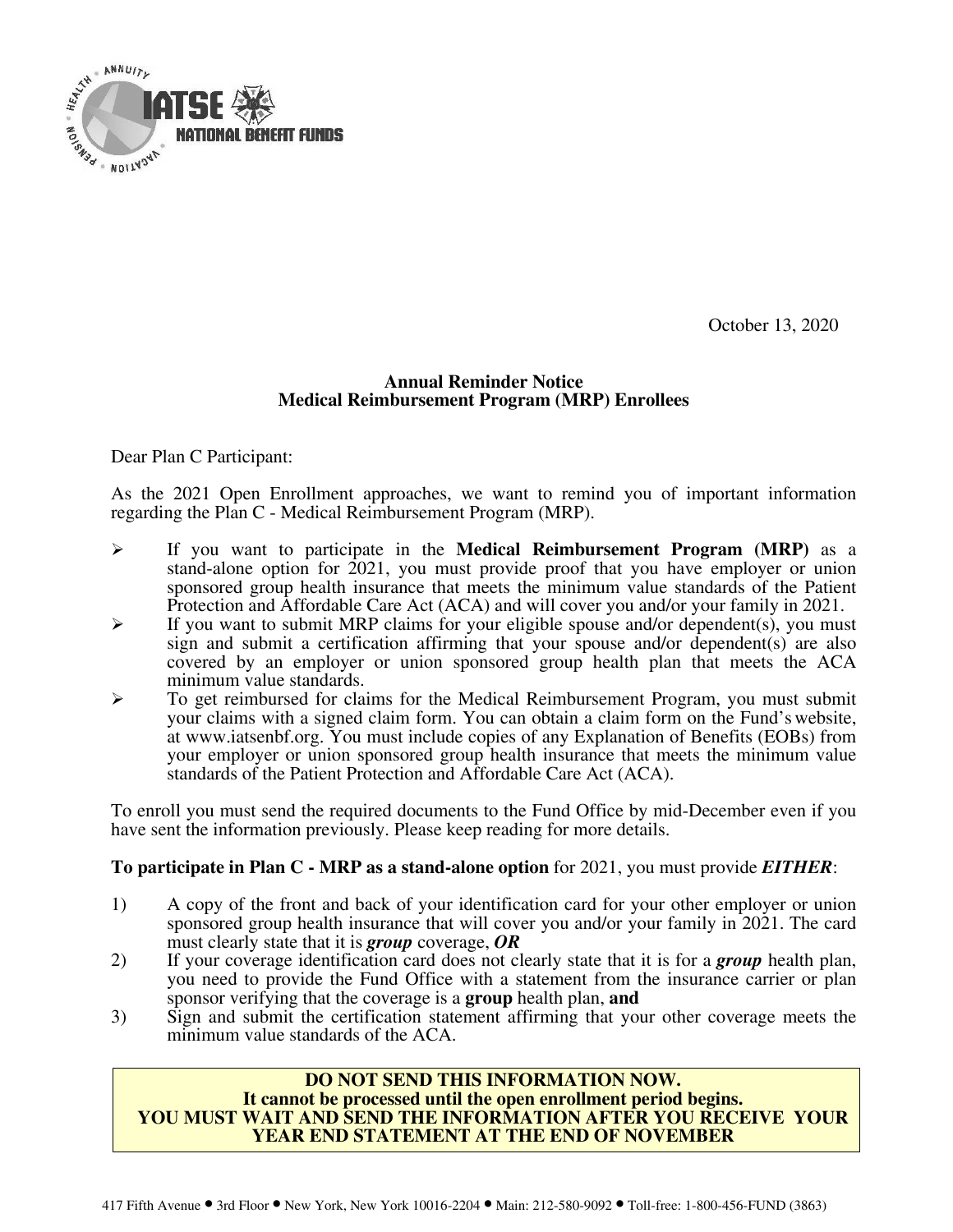**If you plan to submit MRP claims for your eligible spouse and/or dependent(s)** during 2021, you must sign and submit a certification affirming that your spouse and/or dependent(s) are covered by an employer or union sponsored group health plan that meets the ACA minimum value standards.

# **Background**

Due to the requirements of the ACA, in order to participate in the MRP as a stand-alone option you must provide the Fund with satisfactory evidence that you are enrolled in a group health plan (meaning, a health plan sponsored by an *employer* or *union*) that provides minimum value as defined by the ACA. The sponsor of your other group coverage (for example, your or your spouse's employer) should be able to tell you if the coverage provides minimum value. You can also check the Summary of Benefits and Coverage ("SBC") from the other plan, which should indicate if it meets the minimum value standard under the ACA. Coverage through Medicare, Tricare, the Veterans Administration, the ACA Individual Marketplace or another country's nationalized health service is **not** acceptable as other group coverage pursuant to the guidelines of the ACA. Even though individual or government coverage may satisfy your individual obligation under the ACA to obtain health coverage (in order to avoid a tax penalty), that coverage is not "group" coverage that allows you to enroll in the MRP stand-alone option per the ACA requirements. **This is not a rule of this Fund; it is a federal requirement of the ACA.**

## **What happens if you do not provide the necessary documents?**

If you do not provide the documents noted above by the open enrollment deadline you will automatically be enrolled in Plan C-2, C-3, or C-4 single coverage (depending on your CAPP balance) effective January 1, 2021. Residents of Puerto Rico will be defaulted into Triple S single coverage. If your CAPP balance is less than the quarterly cost of C-4 single coverage (currently \$902), you will be terminated from participation in the Plan until your account reaches the required level through employer contributions once again. **Please note** that if you have Medicare coverage, you will receive a separate notice about the Retiree-only MRP available to those who are eligible for, and enrolled in, Medicare Parts A and B.

Please remember:

**USE THE FUND'S WEBSITE TO SUBMIT YOUR INFORMATION.** You can always use the Fund's website (www.iatsenbf.org) to upload your documents and make your coverage selection (all mobile devices and computers) once statements are generated.

**SUBMIT YOUR INFORMATION ONLY ONCE EITHER ON-LINE OR BY MAIL.** If you send in your material more than once, and by more than one method, you will slow down the Fund Office processing time.

**PLEASE CONTACT US DURING THE OPEN ENROLLMENT PERIOD BY ONLY ONE METHOD - PHONE, EMAIL OR WEBSITE.** Open enrollment is an extremely busy time for all Plan participants to submit paperwork, to ask us for assistance and/or to confirm our receipt of their documents or payments. Please be patient and allow us up to a day or two to respond to you. Using multiple methods to contact us for the same issue results in much longer delays to process your paperwork and respond to you and other participants.

**THE FUND OFFICE DOES NOT SEND REVISED STATEMENTS** if your balance changes for any reason such as a claim reimbursement(s) or balance changes due to contribution corrections. We encourage you to check your balance on-line before finalizing your 2021 coverage choice.